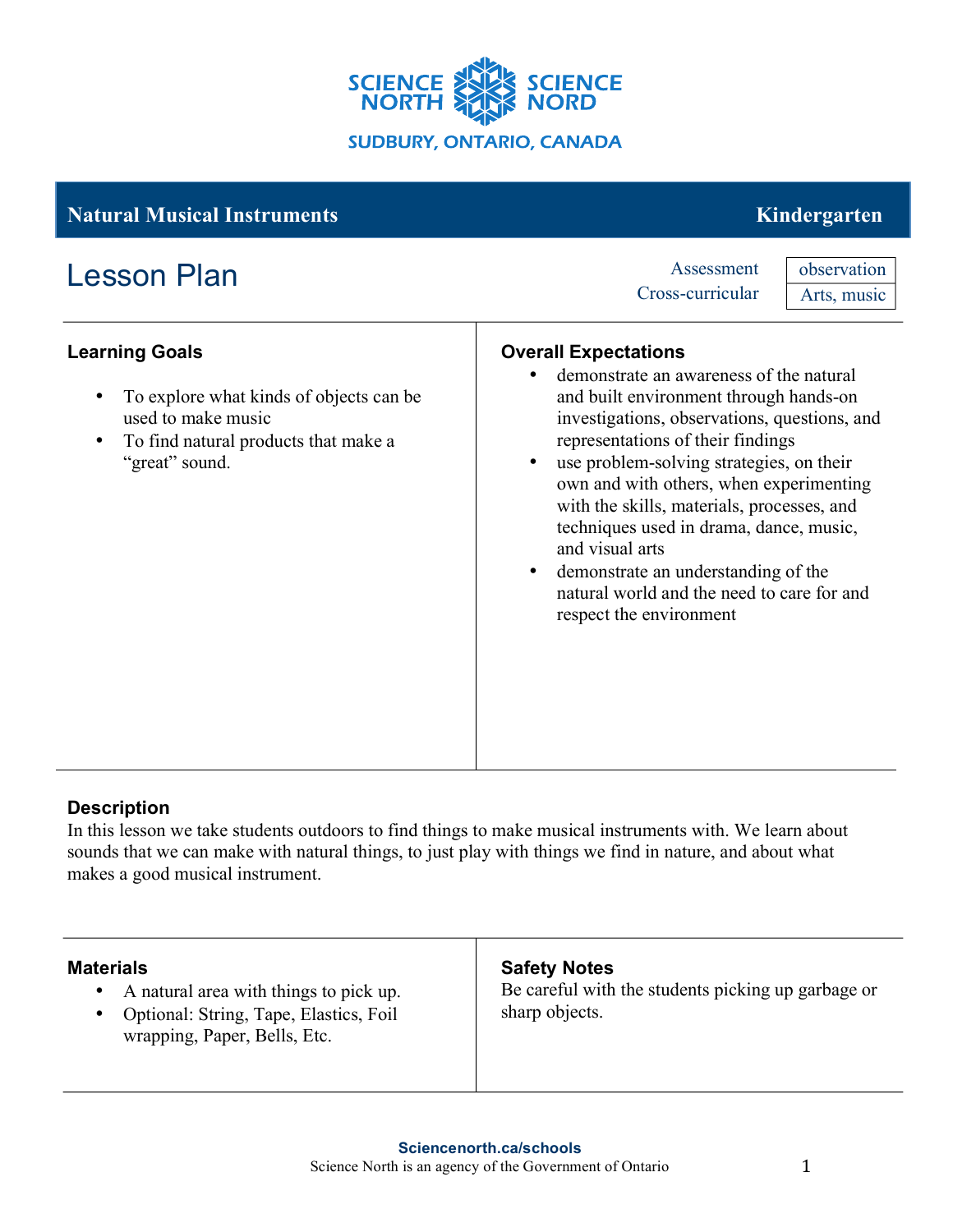#### **Introduction**

- Today we will make our own musical instrument!
- ... With things we find outdoors!
- Let's talk a bit about musical instruments. Who can think of one?
	- o Take several examples. Discuss how there are different types of instruments.
	- o Some we blow air into woodwinds and brass instruments trumpets, flutes, etc.
	- o Some we hit percussion instruments such as drums, xylophones (and even the piano!)
	- o Some we vibrate strings on like violins and guitars.
- If you have some instruments in your classroom use them to illustrate how they work. Strum some strings, blow into a flute.
- Do you think you can make your own instruments?
	- o Yes of course! ☺
	- o We will go outside and your job will be to find something (or several things) that you can use as an instrument!

## **Action**

#### **Finding Materials**

- The idea is to really let the kids be creative. Take them to an area where there are lots of things to choose from. For example a forest with a riverbed, or just an area of bush. The schoolyard will also do if no other places are available or if you have a fairly wild space in it.
- You can decide if you want to let them use any human made items they may find (like lids, cans, etc.).
- If you are worried that there aren't enough good things to use to make an instrument you can always strategically place some items in the area the children will explore.
- Children can find something that can immediately be used as an instrument, or they can find a few things that can be fashioned into an instrument back in class.
- Let the children discover for themselves what could make an instrument. Encourage them to try hitting objects together, blow through them, strum them, etc. They can keep trying things until they find a favourite.

## **Examples of what to look for**

- Plants that make a sound when you shake them, like a rattle.
- Sticks to tap together
- Rocks to tap together
- A blade of grass that can used to whistle (by squeezing it between the palms of the hands while you blow air through - see Reference Image.
- Things that can be strummed (pine cones, some branches
- Shells that can be tapped together or even blown through. Anything from nuts to seashells!
- Pebbles in a container (e.g. coconut shell, birch bark shaped into a ball and taped together)
- A piece of bark that you can roll pebbles down.